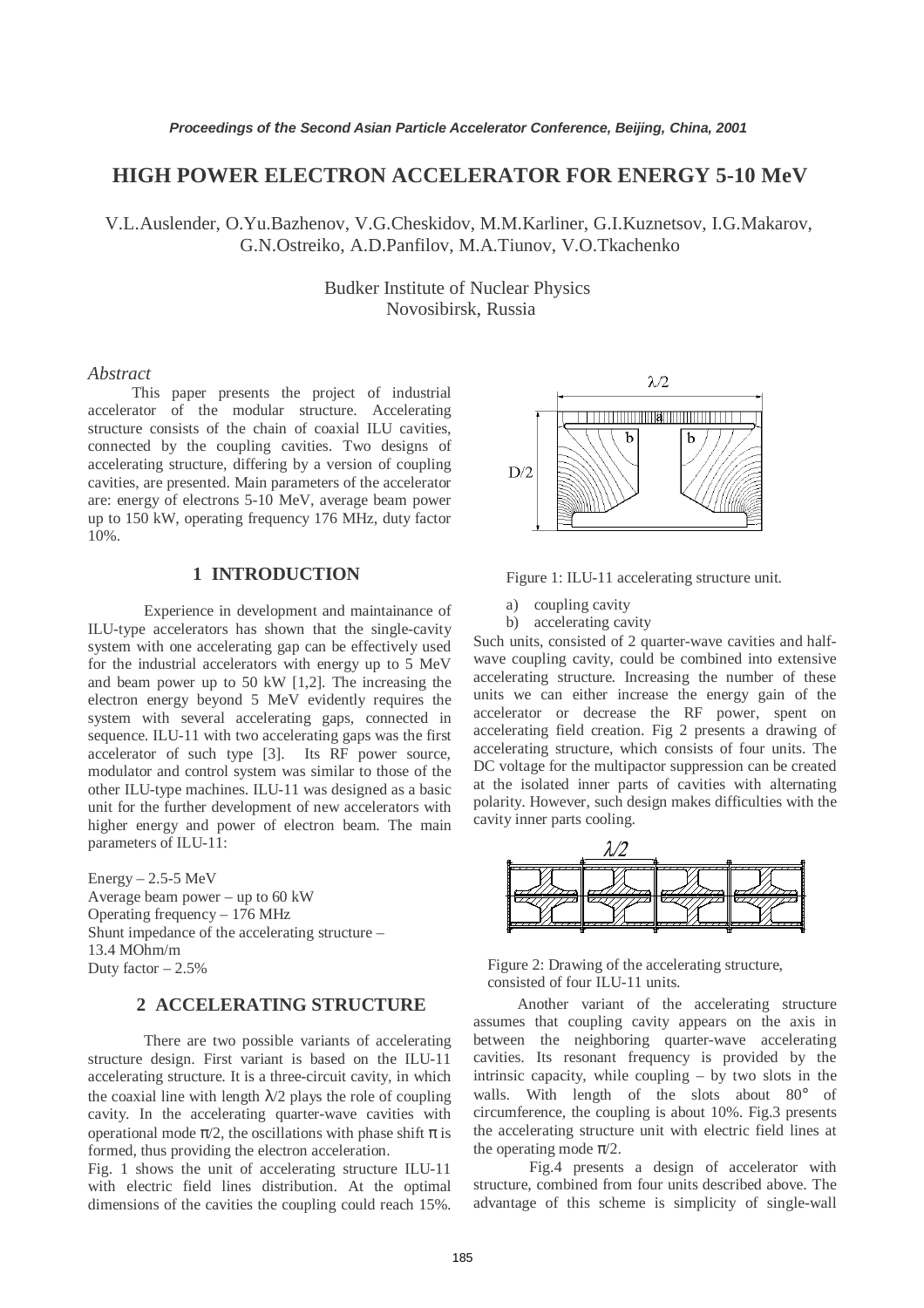

Figure 3: Accelerating structure unit with on axis situated coupling cavity.

- a) coupling cavity
- b) accelerating cavity

design, convenient cooling (through wall tubes), and high resistance to the thermal deformation. The disadvantage is, obviously, the necessity of covering of the copper surfaces by titanium nitride for the multipactor suppression. Nevertheless, due to relative simplicity of the construction, we have chosen the variant of the accelerating structure with on axis situated coupling cavities. The design, described below is based on this variant.

## **3 OPERATION OF THE ACCELERATOR**

The accelerator operates in pulsed mode at the frequency 176 MHz. In order to create necessary accelerating gradient for gaining 5 MeV by electrons at 4-units accelerating structure, we need about 0.6 MW of RF power. Table 1 presents values of RF power, dissipated in accelerating structure in dependence of the electron energy and quantity of units (in parentheses).

Table 1.

| MeV<br>F.       |              | (6)     | (8)<br>U<br>10' |  |
|-----------------|--------------|---------|-----------------|--|
| <b>MW</b><br>P, | 62<br>ت سے ا | $0.8\,$ |                 |  |

Limiting the power level for creation of the accelerating gradient by 1 MW, with power supply output 2.5 MW, we can transfer about 1.5 MW to the beam. Accepting 150 kW as an average beam power we can set duty factor to 10%. Such power output could be obtained from tetrode EIMAC 4CM2500KG or diacrode TH628.

### **4 RF POWER SOURCE**

Fig 5. presents design of the generator based on EIMAC 4CM2500 KG tetrode at the frequency 176 MHz. Anode and cathode circuits are situated at the opposite sides of tetrode. High frequency blocking of the shielding grid is performed by structural capacity. Driving grid is solidly grounded, while the cathode is under positive potential due to voltrop on the bias resistor. Electric length of the anode circuit is equal to the wavelength  $\lambda$ [4]. This design lets to make cooling water input and DC anode voltage supply inlet at the second minimum of voltage in the anode circuit. Moving of external tube bottom of the anode circuit performs fine tuning of the frequency. Diameters of the tubes are 600 and 300 mm correspondingly. Coupling with the anode circuit is inductive. Feeders crossections is 160x70mm. Diameters of the cathode circuit tubes are 280 and 216 mm. High frequency blocking is performed by the ring capacitor KVK, placed at the minimum of the central conductor current. The circuit is tuned by short-circuiting plunger. The cathode circuit has a conductive coupling. Electric length of the circuit is about 1m.

Power from the anode circuit, through the feeder and the coupling loop, goes to the accelerating structure (there is also a variant of power supply through two coupling loop). Our Institute has an experience in the feeding of accelerating structures by coupling loop (up to 200 kW of continuos power). Couplers are placed on the cowling of the central cavity that gives twice as less



Figure 4: Accelerator design with on axis situated coupling cavities.